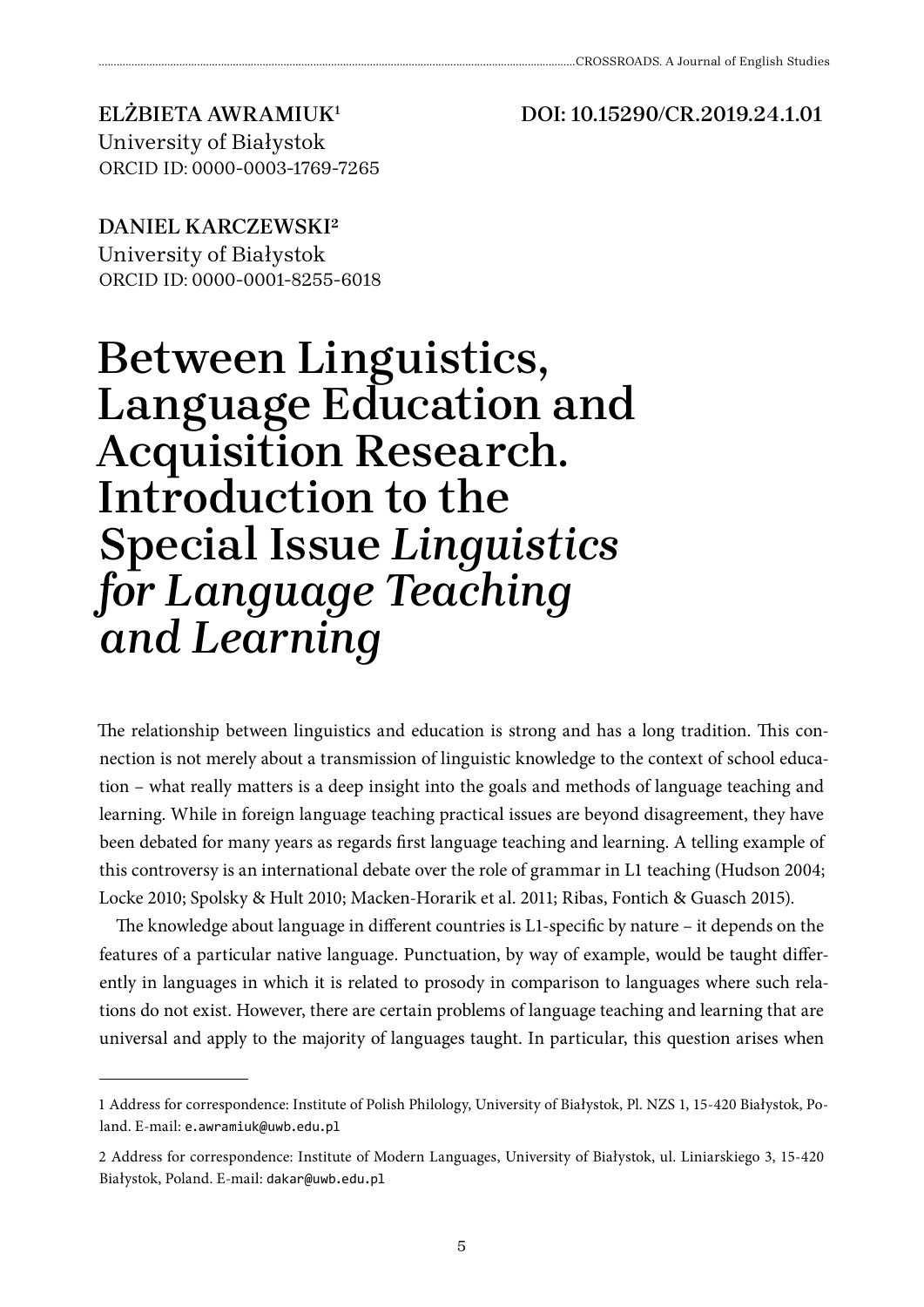choosing a model for the study of a given language, the choice of which is initially guided by the adoption of a particular idea of language and research perspective.

Despite the fact that teaching is a natural area of research principally for educators and educationists, linguistics plays its part here. There are many linguistic publications that shed light on how children learn a language, and therefore provide arguments in the debate over the effective language teaching and learning. The problems pertaining to linguistics and education that are of interest to scholars representing the interdisciplinary and multidisciplinary linguistics embrace such questions as the role of grammar instruction in the development of writing skills, ways of raising metalinguistic awareness, the importance of students' language preconception in L1 teaching or teachers' beliefs. Below we present several examples of linguistic investigations of this kind.

The role of grammar in the development of L1 language skills is still unclear. While there are several studies demonstrating that morphological awareness can foster the development of spelling skills (Apel & Werfel 2014; Bowers, Kirby & Deacon 2010; Goodwin & Ahn 2013; Graham & Santangelo 2014), the relation of grammatical knowledge to general writing skills is more controversial. Some researchers claim that there is no significant evidence for the positive effect of grammar instruction on language use (Andrews et al. 2006; Graham et al. 2012). Others, on the other hand, argue with that view as supported by a weak empirical basis and postulate that teaching grammar can beneficially affect writing competence (Myhill et al. 2012; Myhill 2018). However, there is a growing consensus that research into the efficiency of grammar instruction should provide for the effects of a different approach to grammar teaching and the role of a teaching method.

Studies on language acquisition have shown that the traditional teaching of grammar focused on the knowledge of language structures is far less valuable than metalinguistic awareness and conceptualization of the grammar system achieved by students through natural language activities such as writing, speaking, and reading (Fontich 2016; Milian 2005; Ribas, Fontich & Guasch 2014; Unsworth 2002; Uppstad 2006). The above conclusions advocate a claim that the ability to think deeply about the language and how it is used is far more significant than a mere reproduction of grammar content presented by a teacher, and also than the teaching of a series of grammar rules. Metalinguistic activities should always be based on spontaneous linguistic knowledge and students' language experiences, as well as on a multidimensional perspective on language.

L1 speakers know a lot about their native languages, usually without knowing that they know it. Students' implicit knowledge about language and language preconception are a fundamental part of L1 teaching. Research into these topics can guide the teaching of grammar so that it is functional, communication-oriented and cognitively challenging (Štěpáník 2019). Preconceptions of language phenomena are developed at a really early stage. This can be illustrated with an example of invented spelling used by children in pre-school age – a graphic system which is closer to surface phonetics and their linguistic intuition than a conventional system. Children's departures from standard orthography are determined by problems with phonological segmentation and categorization of the sounds heard. In addition, they explain children's conceptualizations of written language as well as its relation to spoken language. There have been a wealth of studies on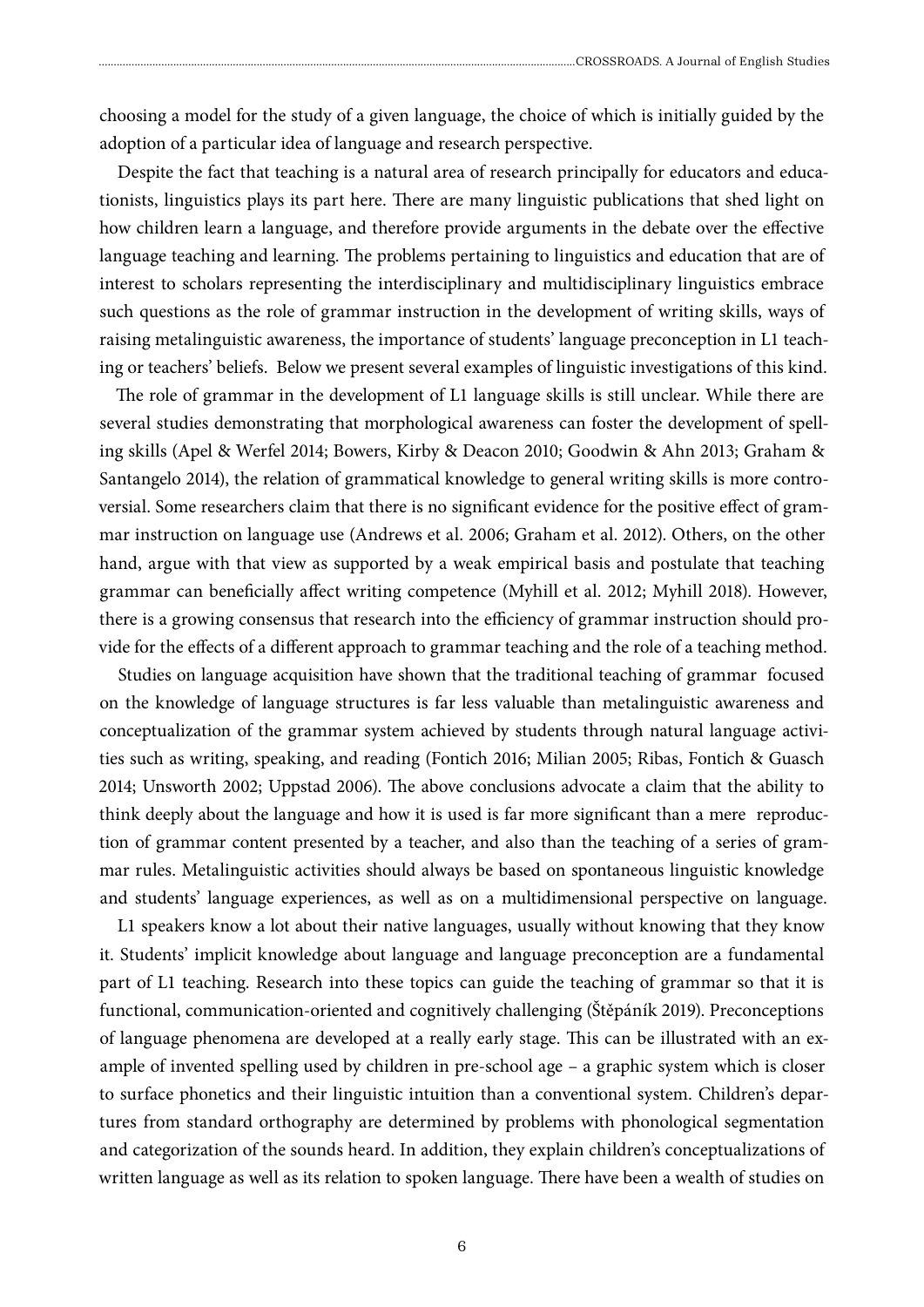the development of early writing abilities that differentiate the factors determining this process (cf. Bourassa & Treiman 2001; Levin et al. 2013; Morin 2007; Sénéchal et al. 2012; Viise et al. 2011; Werfel & Schuele 2012). The analysis of children's writing provides an insight into phonological representations of words. It also reflects preschoolers' strategies of phonological segmentation and the acquisition process of graphotactic, orthographical and morphological rules of a given language. Ignoring students' understanding of and thinking about language may potentially lead to various lasting problems of L1 teaching, also at subsequent educational levels.

The essential prerequisite for functional and effective education is a teacher and their explicit support in language learning. Since teachers' beliefs and language awareness play a major role in the shaping of classroom practices (Watson 2015), we should not underestimate the usefulness of research on this area (e.g. Camps & Fontich 2019; Nupponen et al. 2019; van Rijt et al. 2019). What teachers believe about language and language teaching is crucial for language education.

Language development is a key factor in the acquisition of any knowledge. It is for this reason that linguists investigate how people acquire their knowledge about language and how this knowledge interacts with other cognitive processes. Their carefully-designed classroom-based experiments with children and teachers can help to understand how students learn a language; they may also contribute to the improvement of teacher education and the effectiveness of language education – and thus, indirectly, to general education.

The above-mentioned problems are of interest also to the EduLing SIG (Special Interest Group) of ARLE (International Association for Research in L1 Education), an international group of researchers interested in broadly understood educational linguistics. The present special issue is the outcome of a seminar convened by the University of Białystok and devoted to the question of how linguistic research can assist L1 education, especially in language teaching and learning. On top of that, the volume builds on previous collaborative projects navigated by the researchers working for ARLE (Kerge 2014; Boivin et al. 2018; Rättyä et al. 2019).

The texts collected in this special issue come from four different linguistic circles: Spain, Poland, Portugal and Slovakia. Despite diverse topics and different research perspectives, the idea behind all these studies is one – the improvement of linguistic education with an emphasis on L1.

The volume opens with a paper by **LUDMILA LIPTÁKOVÁ**, who attempts to answer the question of what developmental linguistics can offer to L1 education. The author presents empirical data from language research in Slovak speaking children to illustrate the possibilities of transferring the findings in developmental linguistics into the curriculum of language learning and teaching.

**XAVIER FONTICH** discusses a general question about whether we should teach first language grammar in compulsory schooling at all. The author pinpoints how important it is that teaching and learning languages at school be based on the learners' metalinguistic activity, and presents a model of intervention (Instructional Sequence) based on examples from the Spanish language while drawing upon international research.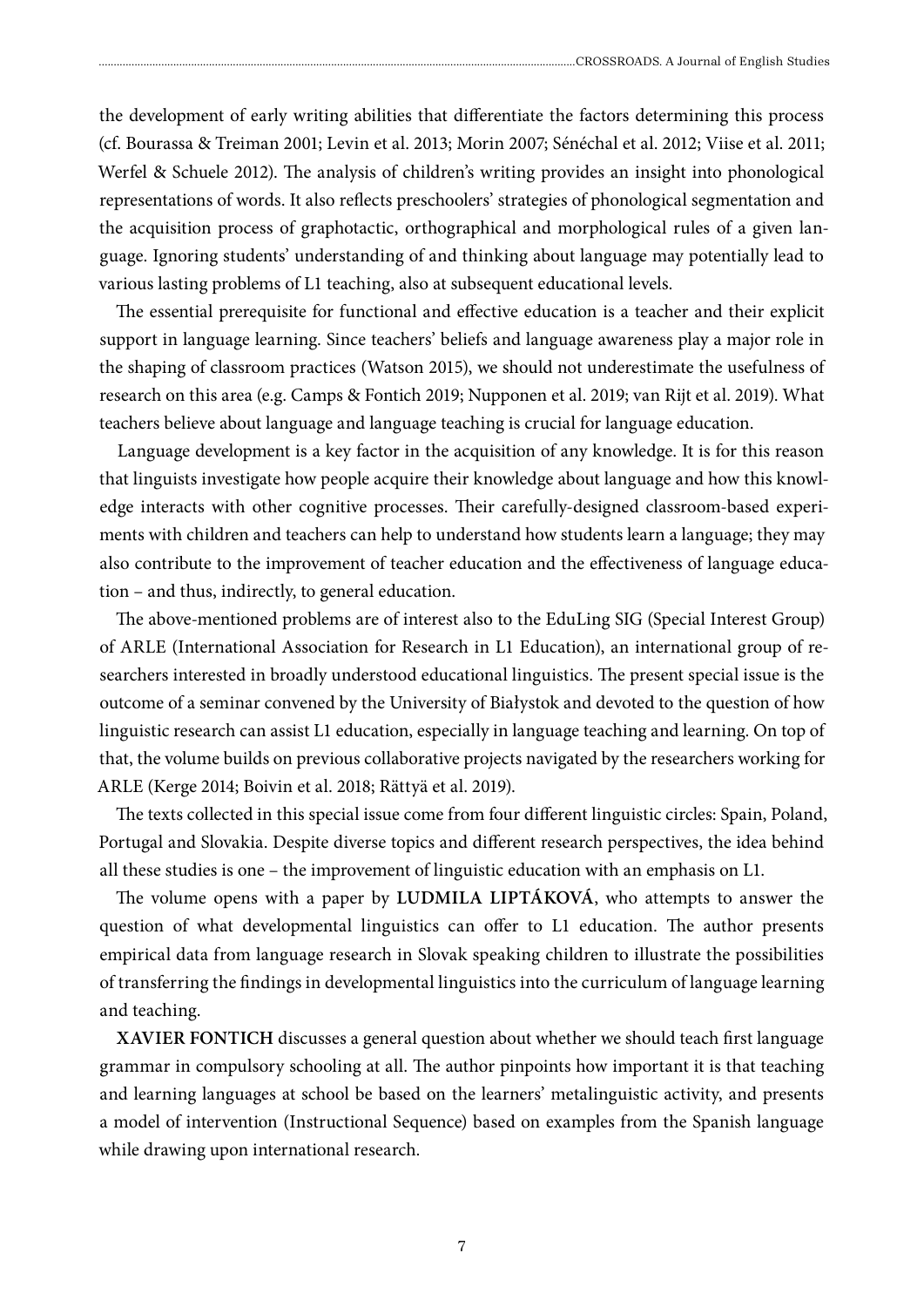**ANA COSTA** intends to contribute to the implicit/explicit debate on grammar learning and through an example of acquisition of contrast connectives in Portuguese she discusses the nature of the knowledge involved in grammar teaching and learning at school. The author supports the claim that studies on language acquisition and development are seen as most relevant to grammar teaching and learning, and as such grammar instruction must take into account spontaneous linguistic knowledge, which depends on language learning experiences accumulated throughout a learner's school years.

**CRISTINA VIEIRA DA SILVA, ÍRIS SUSANA PIRES PEREIRA & ISABEL SEBASTIAO**, using a questionnaire survey, give an account of Portuguese teachers' perceptions on grammar teaching. Teachers' perceptions are shaped by such factors as content knowledge, pedagogical content knowledge, knowledge of the curricula and general educational knowledge. Based on their findings, the authors advocate the need to rethink how teachers are trained and how they build their awareness about the role of grammar teaching in effective student learning.

**MARTA KOPCIKOVA** provides a theoretical analysis of the relationship between metacognition and its subordinate concept metalinguistics, highlighting the holistic nature of learning. The paper focuses on explaining the role of metacognition and metalinguistics in particular in developing reading skills and provides an instruction of a reading comprehension strategy, applicable for both L1 and FL reading development.

**MARTI PALLA** investigates Polish preschool children's sensitivity to the generic (e.g., "birds have wings") and non-generic (e.g. "two birds are sitting in that tree") distinction. The aim of her study is to determine the extent to which preschool children are sensitive to one morphological cue in particular.

The reader will therefore find in this special issue the findings from an array of research conducted in various countries and using various methodologies. However diverse they may seem, all the papers theorize, analyze and discuss – at different levels of detail – how linguistics can serve language education. Since grammar learning and teaching are understood here primarily as a process of building awareness of the language used, the discussion revolves around the problems of language acquisition and development (including such concepts as language awareness, or metalinguistic knowledge) as well as of implicit vs. explicit linguistic knowledge. In most of the texts the reader will find more or less overtly formulated questions about effective ways of language teaching and learning; some papers even articulate practical methodological tips. Every single article as well as the entire volume make a contribution to our understanding of language learning and teaching.

Out of all those who deserve acknowledgement we would like to single out all the Authors for their contribution to this volume, and the Reviewers for their comments and constructive suggestions. We deeply believe that the essays collected in this issue may inspire researchers to seek further creative goals, and encourage them to engage in further collaborative projects.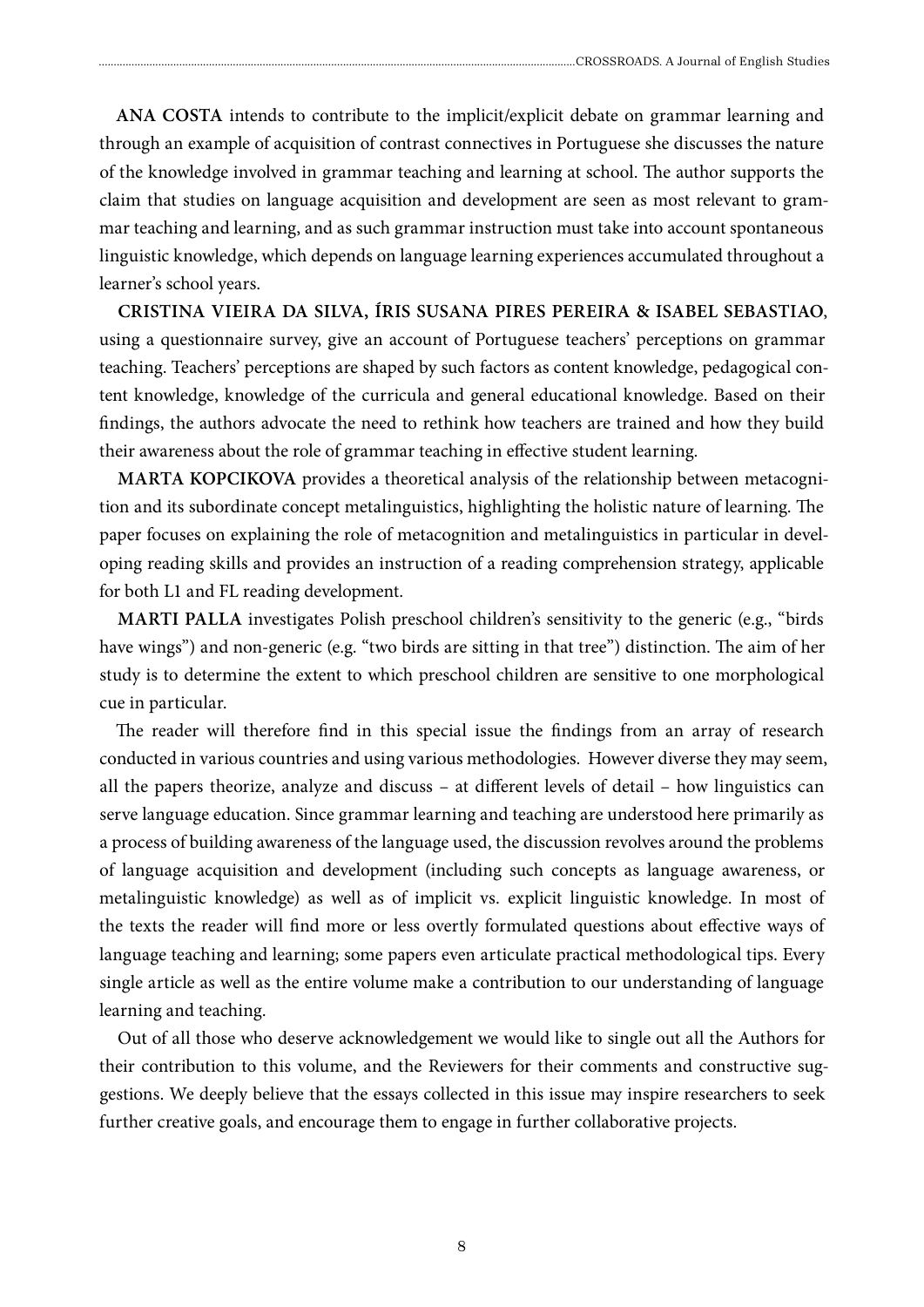## **References**

- Andrews, R., Torgerson, C., Beverton, S., Freeman, A., Locke, T., Low, G., Robinson, A. & Zhu, D. 2006. The effect of grammar teaching on writing development. *British Educational Research Journal* 32(1): 39–55. https://doi.org/10.1080/01411920500401997
- Apel, K. & Werfel, K. 2014. Using morphological awareness instruction to improve written language skills. *Language, Speech, and Hearing Services in Schools* 45: 251–260. https://doi. org/10.1044/2014\_LSHSS-14-0039
- Boivin M.C., Fontich X., Funke R., García-Folgado M.J. & Myhill D. 2018. Working on grammar at school in L1 education: Empirical research across linguistic regions. Introduction to the special issue. *L1 – Educational Studies in Language and Literature* 18: 1–6.
- Bourassa, D. C. & Treiman, R. 2001. Spelling development and disability: the importance of linguistics factors. *Language, Speech and Hearing Services in Schools* 32(3): 172–181.
- Bowers, P. N., Kirby, J. R. & Deacon, S. H. 2010. The effects of morphological instruction on literacy skills: A systematic review of the literature. *Review of Educational Research* 80(2): 144–179. https://doi.org/10.3102/0034654309359353
- Camps, A. & Fontich, X. 2019. Teachers' concepts on the teaching of grammar in relation to the teaching of writing in Spain: A case study. *L1 – Educational Studies in Language and Literature.*  19: 1-36. https://doi.org/10.17239/L1ESLL-2019.19.02.02
- Fontich, X. 2016. L1 grammar instruction and writing: Metalinguistic activity as a teaching and research focus. *Language and Linguistics Compass* 10(5): 238–54. https://doi.org/10.1111/ lnc3.12184
- Goodwin, A. P. & Ahn, S. 2013. A meta-analysis of morphological interventions in English: Effects on literacy outcomes for school-age children. *Scientific Studies of Reading* 17(4): 257–285. https://doi.org/10.1080/10888438.2012.689791
- Graham, S., McKeown, D., Kiuhara, S. & Harris, K.R. 2012. A meta-analysis of writing instruction for students in the elementary grades. *Journal of Educational Psychology* 104(4): 879–896. https://doi.org/10.1037/a0029185
- Graham, S. & Santangelo, T. 2014. Does spelling instruction make students better spellers, readers, and writers? A meta-analytic review. *Reading and Writing* 27: 1703–1743. https://doi. org/10.1007/s11145-014-9517-0
- Hudson, R. 2004. Why education needs linguistics (and vice versa). *Journal of Linguistics* 40: 105–130.
- Kerge, K. (ed.). 2014. *Studies in Language Acquisition, Learning, and Corpora. Proceedings of the Tallinn University Institute of Estonian Language and Culture* 16. Tallinn: Tallinn University.
- Levin, I., Aram, D., Tolchinsky, L. & McBride, C. 2013. Maternal mediation of writing and children's early spelling and reading: the Semitic abjad versus the European alphabet. *Writing Systems Research* 1–22. https://doi.org/10.1080/17586801.2013.797335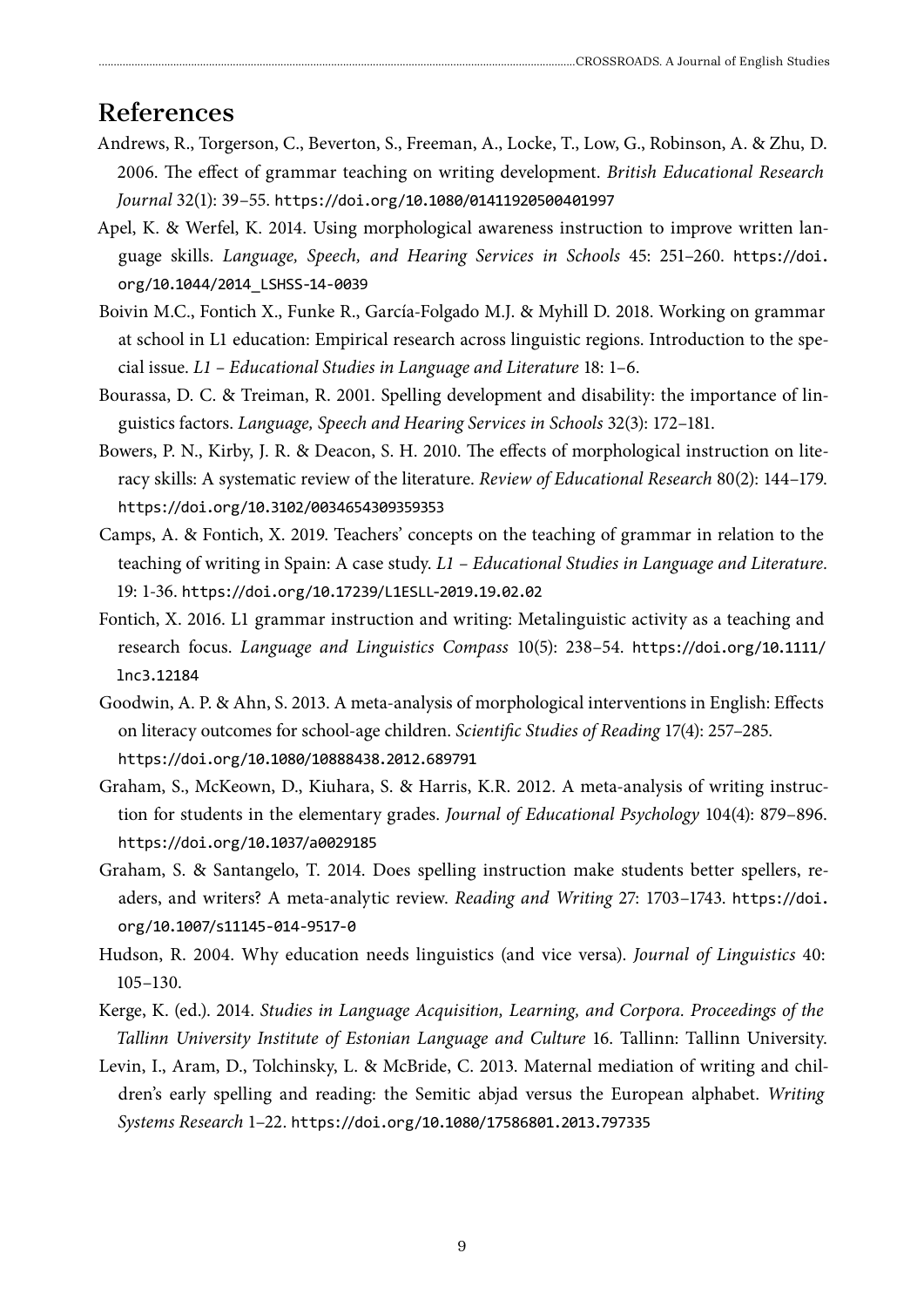- Locke, T. (ed.). 2010. *Beyond the grammar wars. A resource for teachers and students on developing language knowledge in the English/literacy classroom*. New York, NY: Routledge. https://doi. org/10.4324/9780203854358
- Macken-Horarik, M., Love, K. & Unsworth, L. 2011. A grammatics 'good enough' for school English in the 21st century: Four challenges in realising the potential. *Australian Journal of Language and Literacy* 34(1): 9-23.
- Milian, M. 2005. Reformulation: a means of constructing knowledge in shared writing. *L1 Educational Studies in Language and Literature* 5(3): 335–351. https://doi.org/10.1007/s10674- 005-8560-9
- Morin, M. F. 2007. Linguistic factors and invented spelling in children: the case of French beginners in children. *L1 – Educational Studies in Language and Literature 7*(3): 173–189.
- Myhill, D. 2018. Grammar as a meaning making resource for language development. *L1 –Educational Studies in Language and Literature* 18: 1–21. https://doi.org/10.17239/L1ESLL-2018.18.04.04.
- Myhill, D.A., Jones, S.M., Lines, H. & Watson, A. 2012. Re-thinking grammar: the impact of embedded grammar teaching on students' writing and students' metalinguistic understanding. *Research Papers in Education* 27(2): 139–166. https://doi.org/10.1080/02671522.2011.637640.
- Nupponen, A.-M.; Jeskanen, S. & Rättyä, K. 2019. Finnish student language teachers reflecting on linguistic concepts related to sentence structures: Students recognising linguistic concepts in L1 and L2 textbooks. *L1 – Educational Studies in Language and Literature* 19: 1-25. https://doi. org/10.17239/L1ESLL-2019.19.02.04
- Rättyä, K., Awramiuk, E. & Fontich, X. 2019. What is Grammar Education Today? Introduction to EduLing special issue on grammar education. *L1 – Educational Studies in Language and Literature* 19: 1–9. https://doi.org/10.17239/L1ESLL-2019.19.02.01
- Ribas T., Fontich X. & Guasch O. (eds.). 2015. *Grammar at School. Research on Metalinguistic Activity in Language Education*. Brussels: Peter Lang. https://doi.org/10.3726/978-3-0352-6490-6.
- Sénéchal, M., Ouellette, G., Pagan, S. & Lever, R. 2012. The role of invented spelling on learning to read in low-phoneme-awareness kindergartners: a randomized-control-trial study. *Reading and Writing* 25: 917–934. https://doi.org/10.1007/s11145-011-9310-2
- Spolsky B. & Hult, F. (eds.). 2010. *The Handbook of Educational Linguistics*. Sussex: Wiley-Blackwell.
- Štěpáník, S. 2019. Pupil preconception as a source of solutions to lingering problems of grammar teaching? *L1 – Educational Studies in Language and Literature.* 19: 1-24. https://doi. org/10.17239/L1ESLL-2019.19.02.05
- Unsworth, L. 2002. Reading grammatically: Exploring the 'constructiveness' of literary texts. *L1 – Educational Studies in Language and Literature* 2(2): 121–140. https://doi.org/10.1023/ A:1020847215689
- Uppstad, P.H. 2006. The dynamics of written language acquisition. *L1 Educational Studies in Language and Literature* 6(3): 63–83. https://doi.org/10.17239/L1ESLL-2006.06.01.04